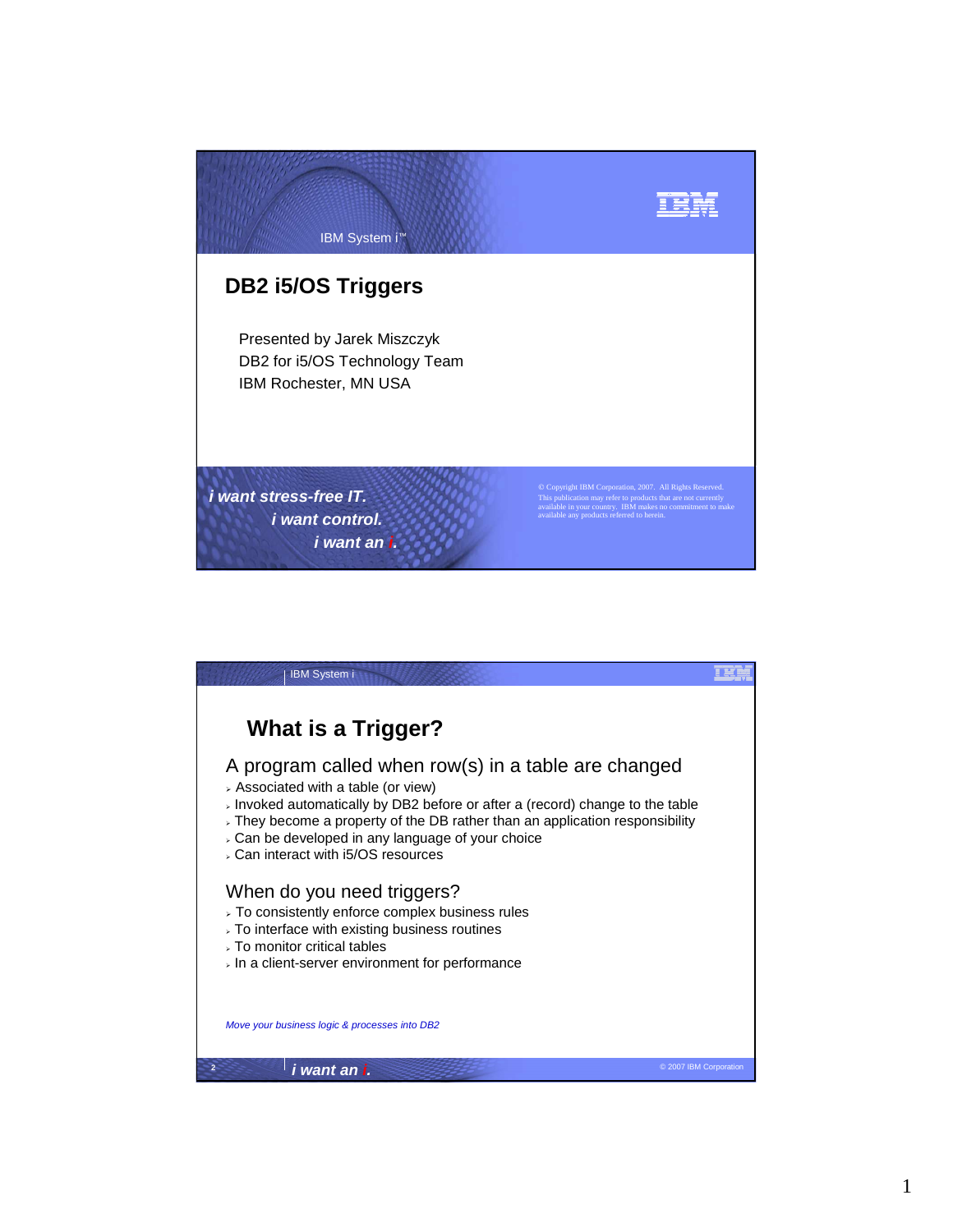

| <b>IBM System i</b>                                                                                                                                                                                                                                                                                                                                                                                                                                                         |  |
|-----------------------------------------------------------------------------------------------------------------------------------------------------------------------------------------------------------------------------------------------------------------------------------------------------------------------------------------------------------------------------------------------------------------------------------------------------------------------------|--|
| <b>Triggers types</b>                                                                                                                                                                                                                                                                                                                                                                                                                                                       |  |
| Two types of triggers<br>• External triggers<br>- Also known as 'native' or 'system' triggers<br>$-$ Two commands<br>$\bullet$ ADDPFTRG<br>$\bullet$ RMVPFTRG<br>- External triggers can be added or removed from a file using the Database<br>function in Operations Navigator<br>- Row level trigger<br>• SQL Triggers<br>- CREATE TRIGGER and DROP TRIGGER SQL statements<br>- RMVPFTRG can also be used to remove trigger<br>- Row, column and statement level triggers |  |
| i want an i.<br>© 2007 IBM Corporation                                                                                                                                                                                                                                                                                                                                                                                                                                      |  |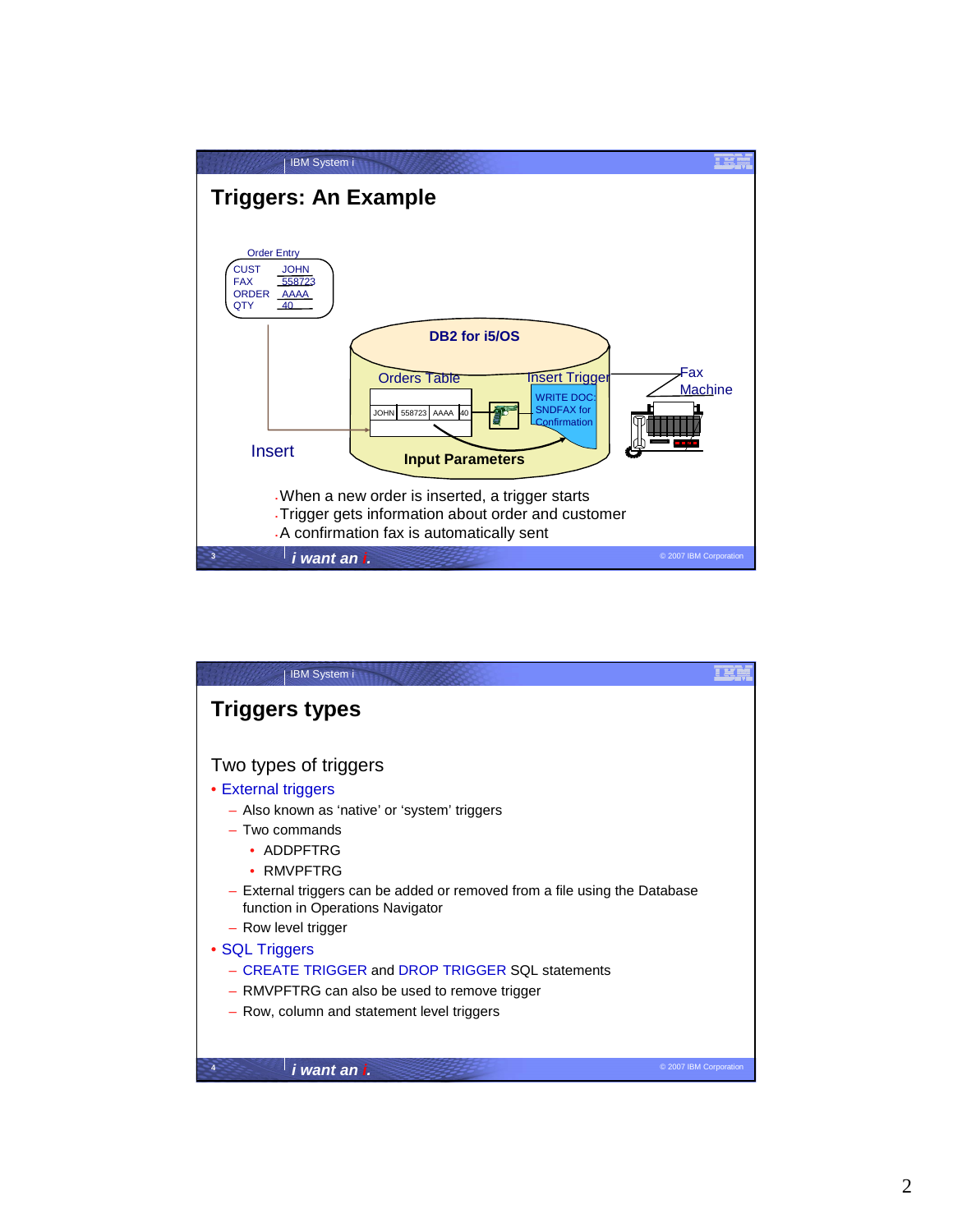

| <b>IBM System i</b>                                                                                                                                                                                                                                                                                                                                                                                                                              |                        |
|--------------------------------------------------------------------------------------------------------------------------------------------------------------------------------------------------------------------------------------------------------------------------------------------------------------------------------------------------------------------------------------------------------------------------------------------------|------------------------|
| <b>Triggers Concepts</b>                                                                                                                                                                                                                                                                                                                                                                                                                         |                        |
| • Base Table or View<br>> Table object which the trigger is added to<br>> Table containing LOB column only allowed for SQL triggers<br>• Trigger program<br>- Program that is invoked at trigger fire time<br>- User creates program for external trigger<br>- Performs desired action<br>- Must exist when trigger is added to the table<br>-Created implicitly for SQL triggers<br>• Trigger "definition" is stored as a property of the table |                        |
| 6<br>i want an i.                                                                                                                                                                                                                                                                                                                                                                                                                                | © 2007 IBM Corporation |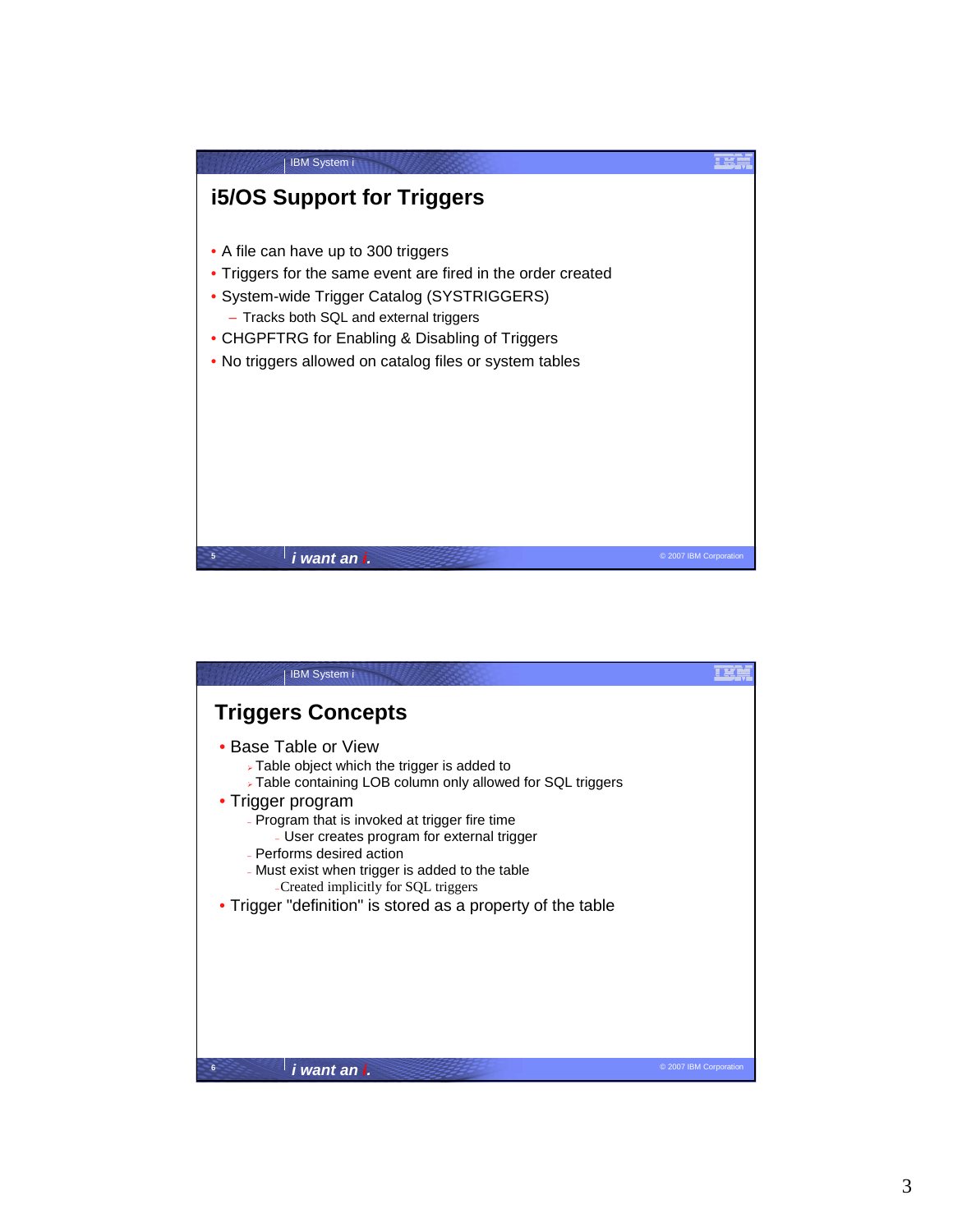| <b>IBM System i</b>                                                                                                                                                                                                                                                                                                                                                                                                                                                                                                                                            |  |
|----------------------------------------------------------------------------------------------------------------------------------------------------------------------------------------------------------------------------------------------------------------------------------------------------------------------------------------------------------------------------------------------------------------------------------------------------------------------------------------------------------------------------------------------------------------|--|
| <b>Trigger events</b>                                                                                                                                                                                                                                                                                                                                                                                                                                                                                                                                          |  |
| Events for which triggers can be defined<br>• Record access<br>$-$ lnsert<br>$-$ Update<br>$-$ Delete<br>$-$ Read<br>• external triggers only<br>• Avoid read altogether or use sparingly!<br>• Timing<br>$-$ Before<br>• Trigger is fired before the record is modified<br>• Valid for insert, update or delete<br>$-$ After<br>• Valid for all record trigger types<br>$-$ Instead of<br>• SQL trigger only<br>• Specified against an SQL view rather than a table<br>Directs insert/update/delete to the trigger, no actual change to underlying table<br>٠ |  |
| $\overline{7}$<br>© 2007 IBM Corporation<br>i want an i.                                                                                                                                                                                                                                                                                                                                                                                                                                                                                                       |  |

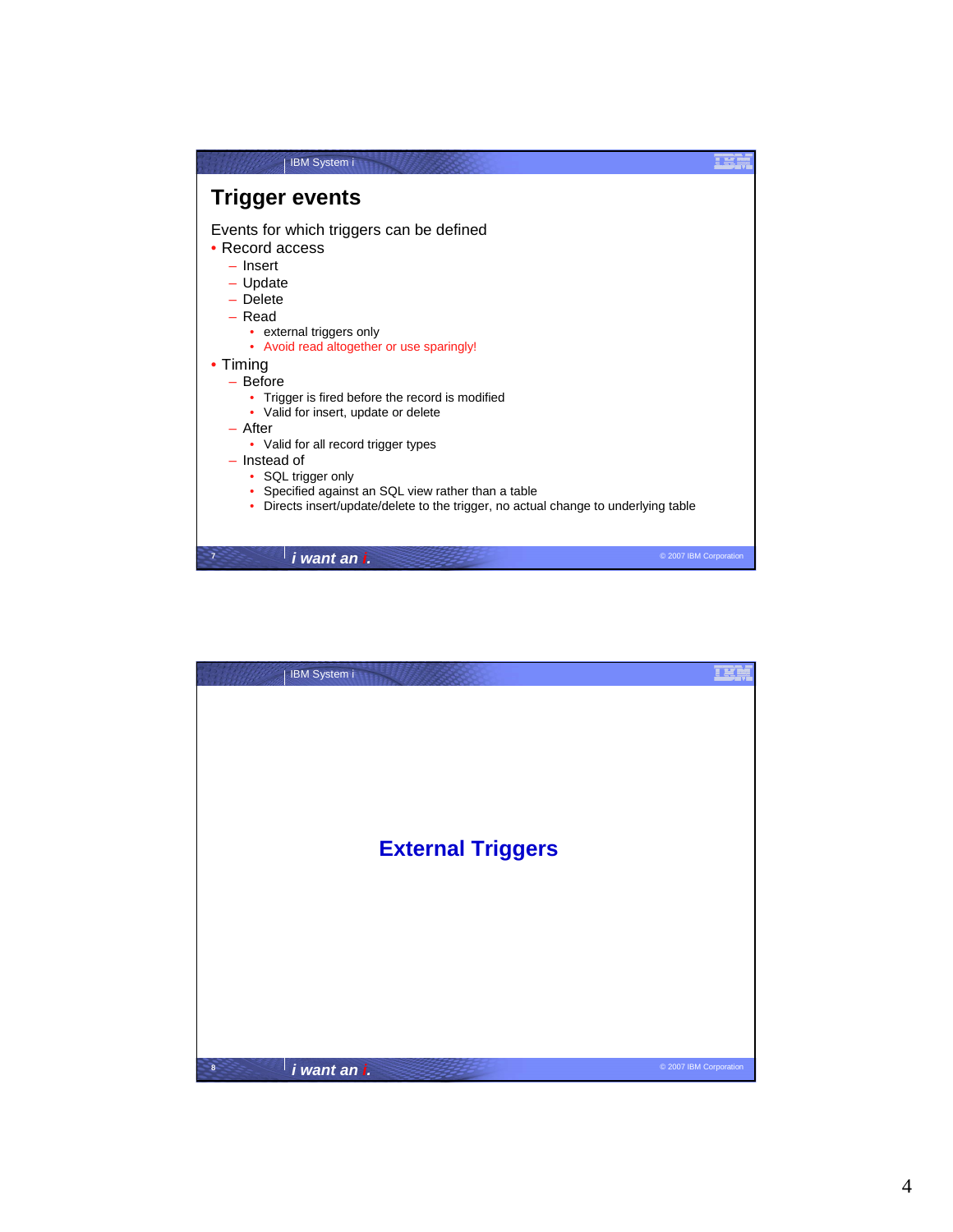

| <b>IBM System i</b>                                                                                                                                                                                                                                                                                                                                                                                                                                                                                                                                                                                                                                                                                                                                                                                                                                                                                                                                                                     |                        |
|-----------------------------------------------------------------------------------------------------------------------------------------------------------------------------------------------------------------------------------------------------------------------------------------------------------------------------------------------------------------------------------------------------------------------------------------------------------------------------------------------------------------------------------------------------------------------------------------------------------------------------------------------------------------------------------------------------------------------------------------------------------------------------------------------------------------------------------------------------------------------------------------------------------------------------------------------------------------------------------------|------------------------|
| <b>External Trigger Parameters</b>                                                                                                                                                                                                                                                                                                                                                                                                                                                                                                                                                                                                                                                                                                                                                                                                                                                                                                                                                      |                        |
| • FILE - Base table for trigger<br>- File library - *LIBL, *CURLIB, name<br>- File name - Name of base table for trigger<br>• TRGTIME - Trigger time<br>- *BEFORE, *AFTER, *ALL (for RMVPFTRG only)<br>• TRGEVENT - Trigger event<br>- *INSERT, *UPDATE, *DELETE, *READ, *ALL (for RMVPFTRG only)<br>- Again, use *READ sparingly<br>• PGM - Trigger program to perform desired action<br>- Program library - *LIBL, *CURLIB, name<br>- Program name - Name of trigger program object<br>• RPLTRG - Replace trigger<br>- *YES - Replace existing trigger<br>- *NO - Do not replace existing trigger<br>• ALWREPCHG - Allow repeated changes to a row from within the trigger program<br>- *YES - Repeated changes to a row ARE allowed<br>- *NO - Repeated changes to a row are NOT allowed<br>• TRGUPDCOND - Trigger update condition. When is trigger fired on an update<br>- *CHANGE - Do not fire trigger if no actual change to row's value<br>- *ALWAYS - Always fire the trigger |                        |
| 10<br>i want an i.                                                                                                                                                                                                                                                                                                                                                                                                                                                                                                                                                                                                                                                                                                                                                                                                                                                                                                                                                                      | © 2007 IBM Corporation |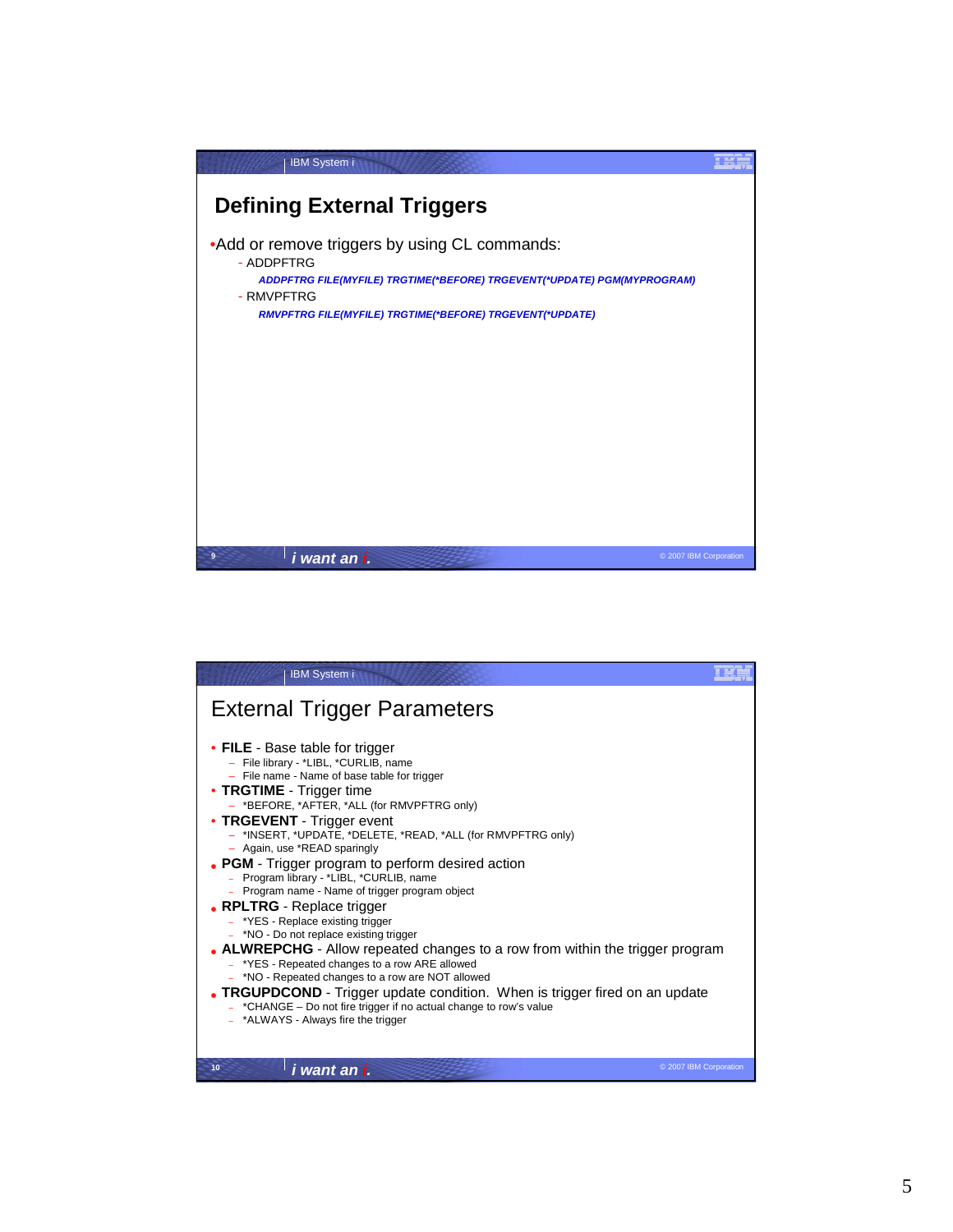

|                | <b>IBM System i</b>   |                |                                      |
|----------------|-----------------------|----------------|--------------------------------------|
|                | Trigger Buffer Layout |                |                                      |
| Seq            | Data Type             | Len            | FieldDescription                     |
| 1              | Char                  | 10             | Physical file name                   |
| $\overline{a}$ | Char                  | 10             | Physical file Library                |
| 3              | Char                  | 10             | Physical file member name            |
| $\overline{4}$ | Char                  | $\mathbf{1}$   | Trigger event                        |
| 5              | Char                  | $\mathbf{1}$   | Trigger time                         |
| 6              | Char                  | $\mathbf{1}$   | Commit lock level                    |
| 7              | Char                  | 3              | Reserved                             |
| 8              | Binary                | 4              | CCSID of data                        |
| $\overline{9}$ | Binary                | 4              | Relative record number               |
| 10             | Char                  | 4              | Reserved                             |
| 11             | Binary                | 4              | Original record offset               |
| 12             | Binary                | 4              | Original record length               |
| 13             | Binary                | $\overline{4}$ | Original record null byte map offset |
| 14             | Binary                | 4              | Original record null byte map length |
| 15             | Binary                | 4              | New record offset                    |
| 16             | Binary                | 4              | New record length                    |
| 17             | Binary                | 4              | New record null byte map offset      |
| 18             | Binary                | 4              | New record null byte map length      |
| 19             | Char                  | 16             | Reserved                             |
| 20             | Char                  | Var            | Original record image                |
| 21             | Char                  | Var            | Original record null byte map        |
| 22             | Char                  | Var            | New record image                     |
| 23             | Char                  | Var            | New record null byte map             |
| 12             | i want an i.          |                | © 2007 IBM Corporation               |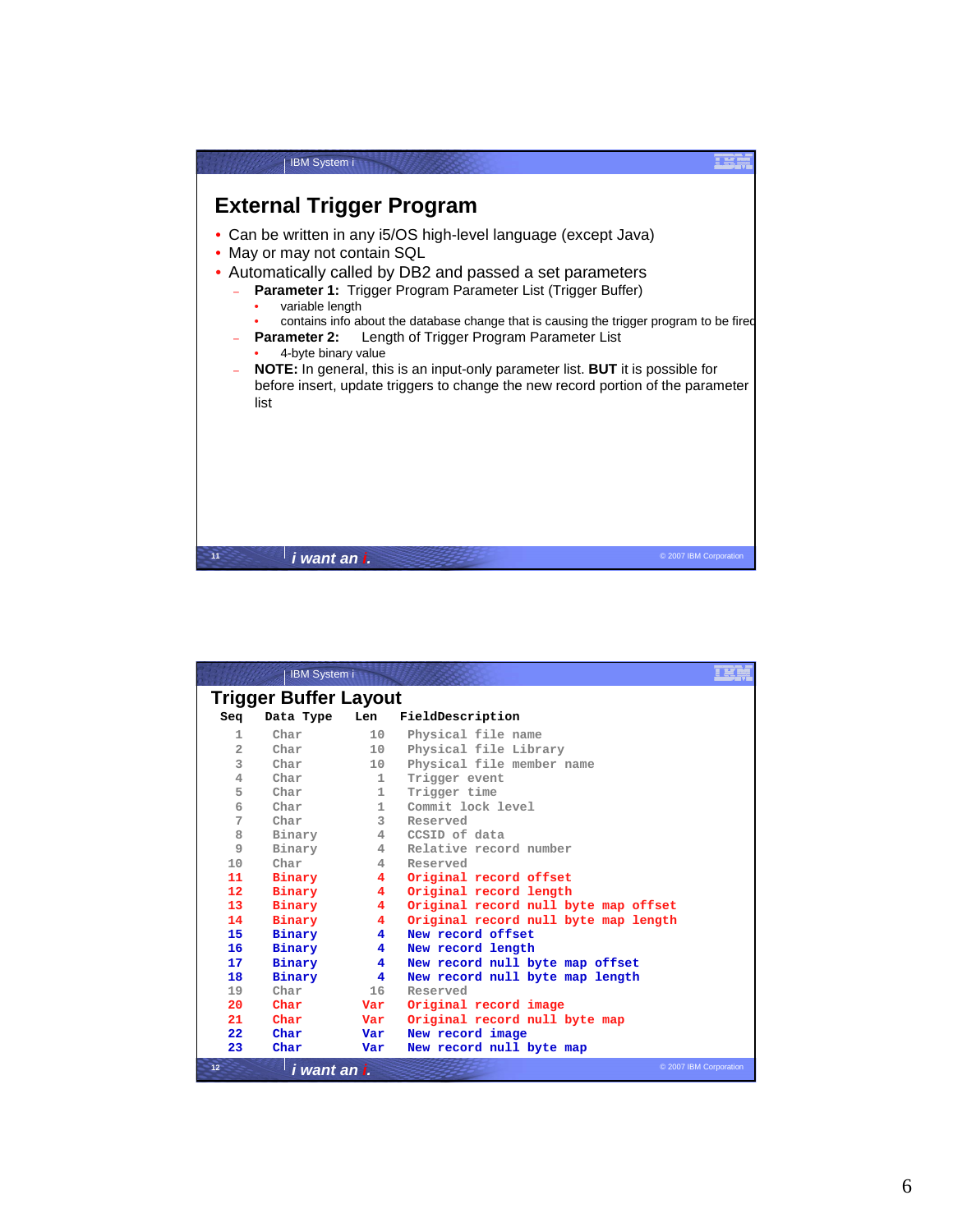

| <b>IBM System i</b>                                                                                                                                                                                   |                        |
|-------------------------------------------------------------------------------------------------------------------------------------------------------------------------------------------------------|------------------------|
| <b>ALWREPCHG(*YES) example</b>                                                                                                                                                                        |                        |
|                                                                                                                                                                                                       |                        |
| main(int argc, char* argv[])<br>₹                                                                                                                                                                     |                        |
| long nOldValue; long nNewValue;                                                                                                                                                                       |                        |
| $TrgBuffer = (Qdb_Trigger_Buffer_t * ) argv[1];$                                                                                                                                                      |                        |
| NewRec=(cst CUSTOMER i t * ) ((char *) TrgBuffer +<br>TrgBuffer->New Record Offset );<br>OldRec=(cst CUSTOMER i t * ) ((char *) TrgBuffer +<br>TrgBuffer->Old Record Offset );                        |                        |
| $\ddotsc$<br>EXEC SQL DECLARE C1 CURSOR FOR<br>SELECT nLastAutoNumber FROM MyLib/AUTONUMBER<br>WHERE sTableName = 'MyTable';                                                                          |                        |
| EXEC SQL OPEN C1;                                                                                                                                                                                     |                        |
| /* get the last value for this table $*/$<br>EXEC SQL FETCH C1 INTO : nOldValue;                                                                                                                      |                        |
| $n$ NewValue = $n$ OldValue + 1;<br>/* Update Trigger Buffer with new value */<br>$NewRec$ ->CUSTID = $nNewValue$ ;                                                                                   |                        |
| $\sim$ $\sim$ $\sim$<br>$/*$ record the new value in the autonumber table $*/$<br>EXEC SQL UPDATE MyLib/AUTONUMBER<br>SET nLastAutoNumber = : nNewValue<br>WHERE CURRENT OF C1:<br>EXEC SQL CLOSE C1; |                        |
| .                                                                                                                                                                                                     |                        |
| 14<br>i want an i.                                                                                                                                                                                    | © 2007 IBM Corporation |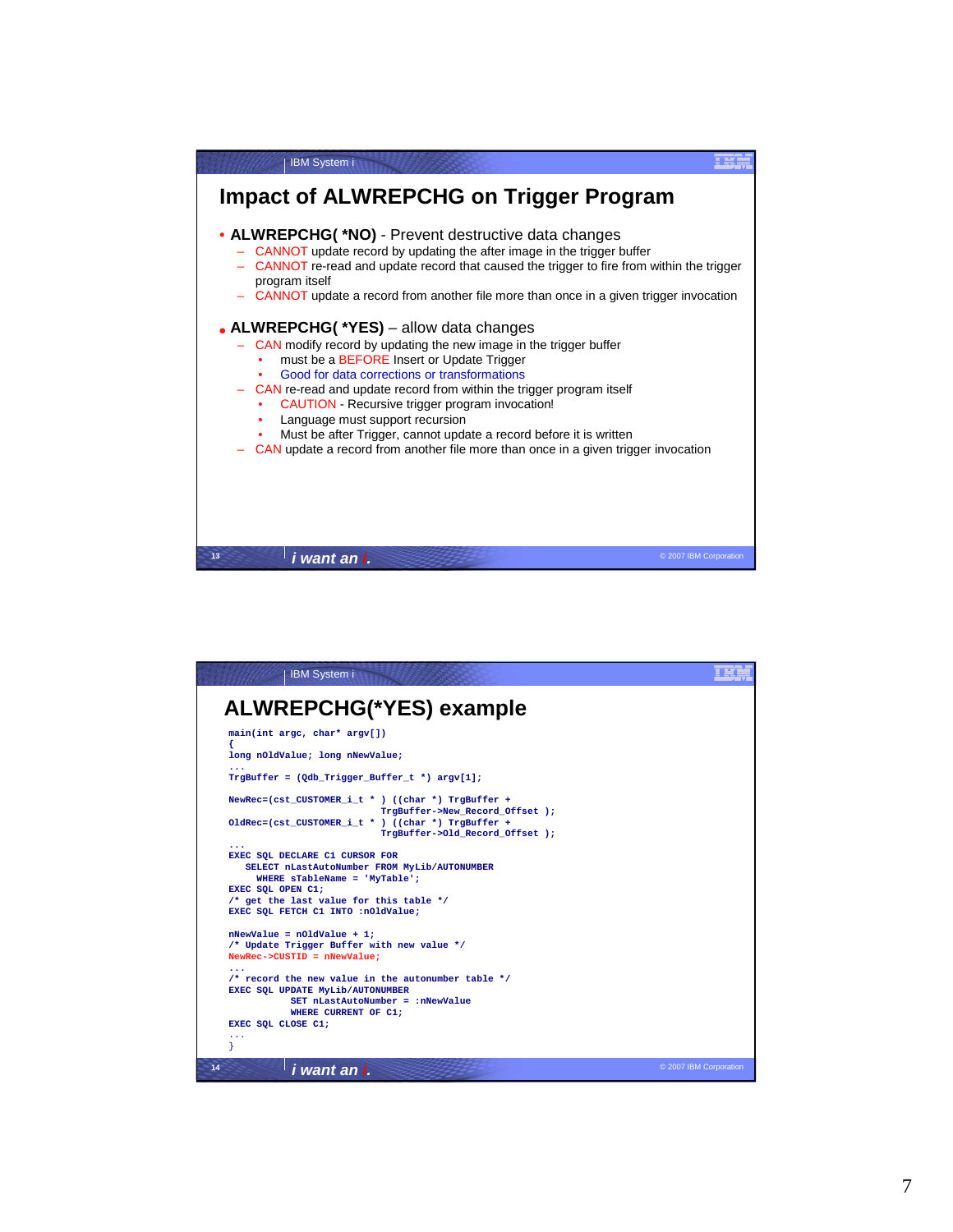

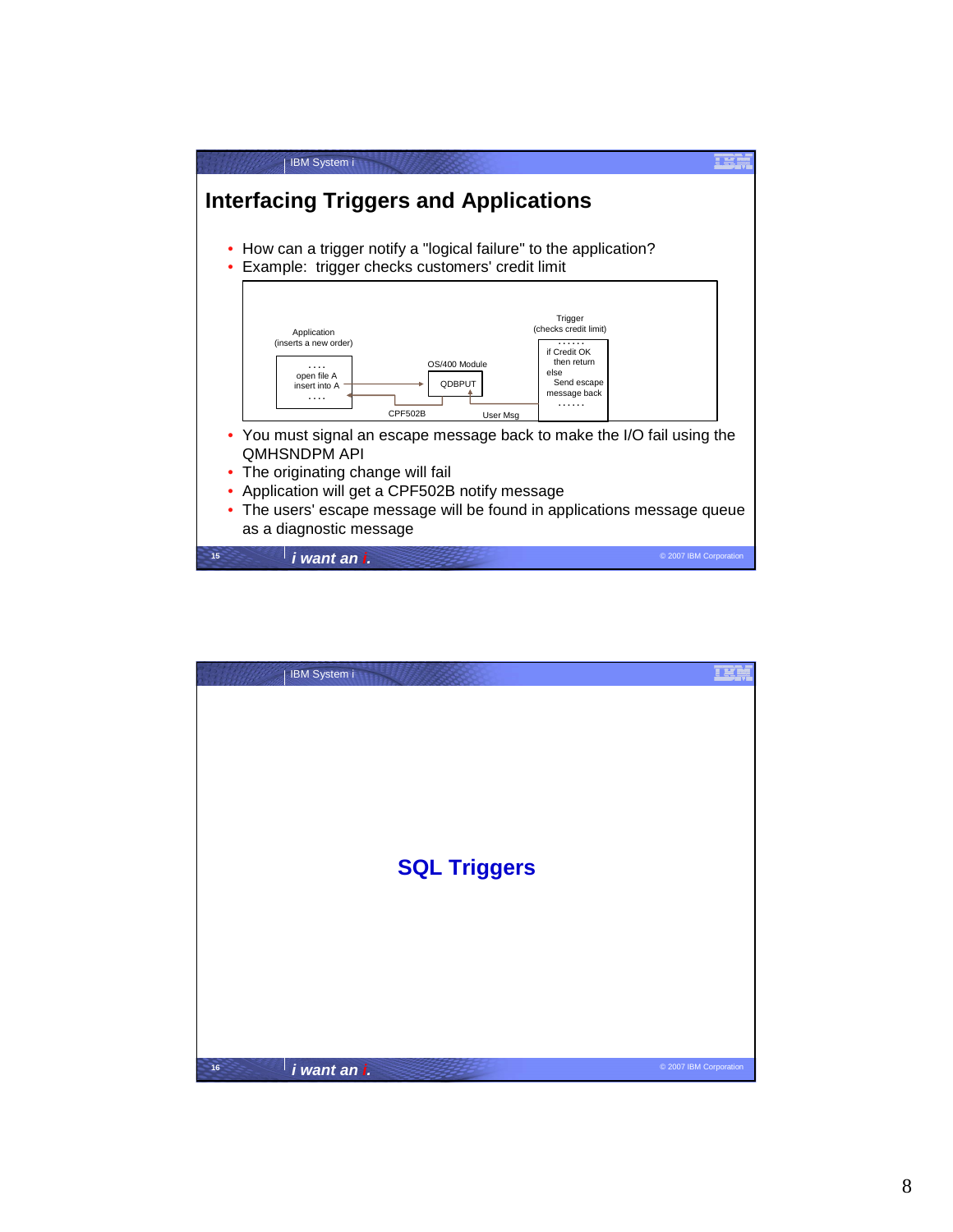

| <b>IBM System i</b>                                                                                                                                                                                                                                                                                                                                                                                                                                                                                           |                        |
|---------------------------------------------------------------------------------------------------------------------------------------------------------------------------------------------------------------------------------------------------------------------------------------------------------------------------------------------------------------------------------------------------------------------------------------------------------------------------------------------------------------|------------------------|
| <b>SQL Trigger Components</b>                                                                                                                                                                                                                                                                                                                                                                                                                                                                                 |                        |
| Base table (or view)<br>Physical file or table which the trigger is added to<br>Instead Of trigger applies only to views<br>2) Trigger name<br>Provides unique trigger identification within a library<br>Can be long name<br>Trigger event<br>3)<br>The condition that causes the trigger to fire<br>Insert of a new row<br>Update of existing row<br>Row update<br>Per column in row<br>Delete of an existing row<br>Trigger time<br>When trigger program is to be run<br>Before or after the trigger event |                        |
| 18<br>i want an i.                                                                                                                                                                                                                                                                                                                                                                                                                                                                                            | © 2007 IBM Corporation |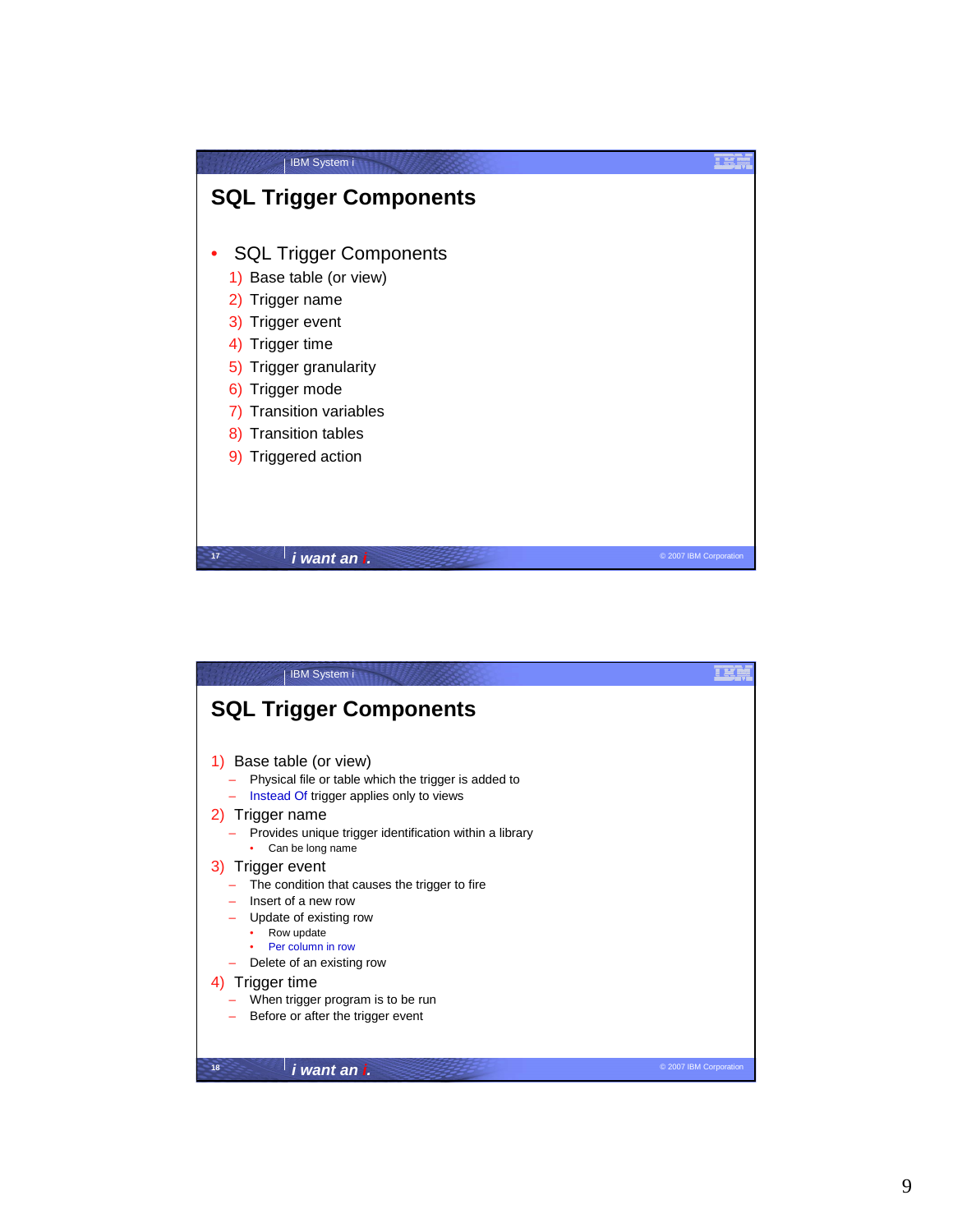| <b>IBM System i</b>                                                                                            |  |
|----------------------------------------------------------------------------------------------------------------|--|
| <b>SQL Trigger Components</b>                                                                                  |  |
| 5) Trigger Granularity                                                                                         |  |
| Row level triggers                                                                                             |  |
| FOR FACH ROW                                                                                                   |  |
| - Triggered action executed for each row satisfying trigger condition                                          |  |
| - If trigger condition never satisfied, triggered action never executed                                        |  |
| Statement level triggers                                                                                       |  |
| FOR EACH STATEMENT                                                                                             |  |
| - Triggered action executed only once per statement, regardless of the number of rows<br>processed             |  |
| - If trigger condition never satisfied, triggered action still executed once at end of statement<br>processing |  |
| • Not valid with Before triggers or Trigger Mode DB2ROW                                                        |  |
| Column level triggers                                                                                          |  |
| Columns listed as part of UPDATE trigger event<br>- UPDATE OF column name 1, column name 2                     |  |
| Only an update of a listed column causes trigger to fire                                                       |  |
| $-$ Fires even if the before/after value of column is the same                                                 |  |
| If no columns listed, update to any column causes trigger to fire                                              |  |
|                                                                                                                |  |
| 19<br>© 2007 IBM Corporation<br>i want an i.                                                                   |  |

| <b>IBM System i</b>                                                                                                                                                                                                                                                                                                                                                                                                                                                                                   |                        |
|-------------------------------------------------------------------------------------------------------------------------------------------------------------------------------------------------------------------------------------------------------------------------------------------------------------------------------------------------------------------------------------------------------------------------------------------------------------------------------------------------------|------------------------|
| <b>SQL Trigger Components</b>                                                                                                                                                                                                                                                                                                                                                                                                                                                                         |                        |
| 6) Trigger Mode<br>MODE DB2ROW<br>Trigger fires after each row operation<br>Only valid with Row level triggers<br>Exclusive function of DB2 UDB for iSeries<br>Not available in other DB2 UDB implementations<br>MODE DB2SQL<br>Trigger fires after all row operations are complete<br>If specified on a row level trigger, triggered action executed N times after all<br>row operations completed<br>$N =$ number of rows processed<br>Not as efficient as DB2ROW since each row is processed twice |                        |
| Temp table created for AFTER trigger to house transition records<br>Only valid with After triggers<br>20                                                                                                                                                                                                                                                                                                                                                                                              |                        |
| i want an i.                                                                                                                                                                                                                                                                                                                                                                                                                                                                                          | © 2007 IBM Corporation |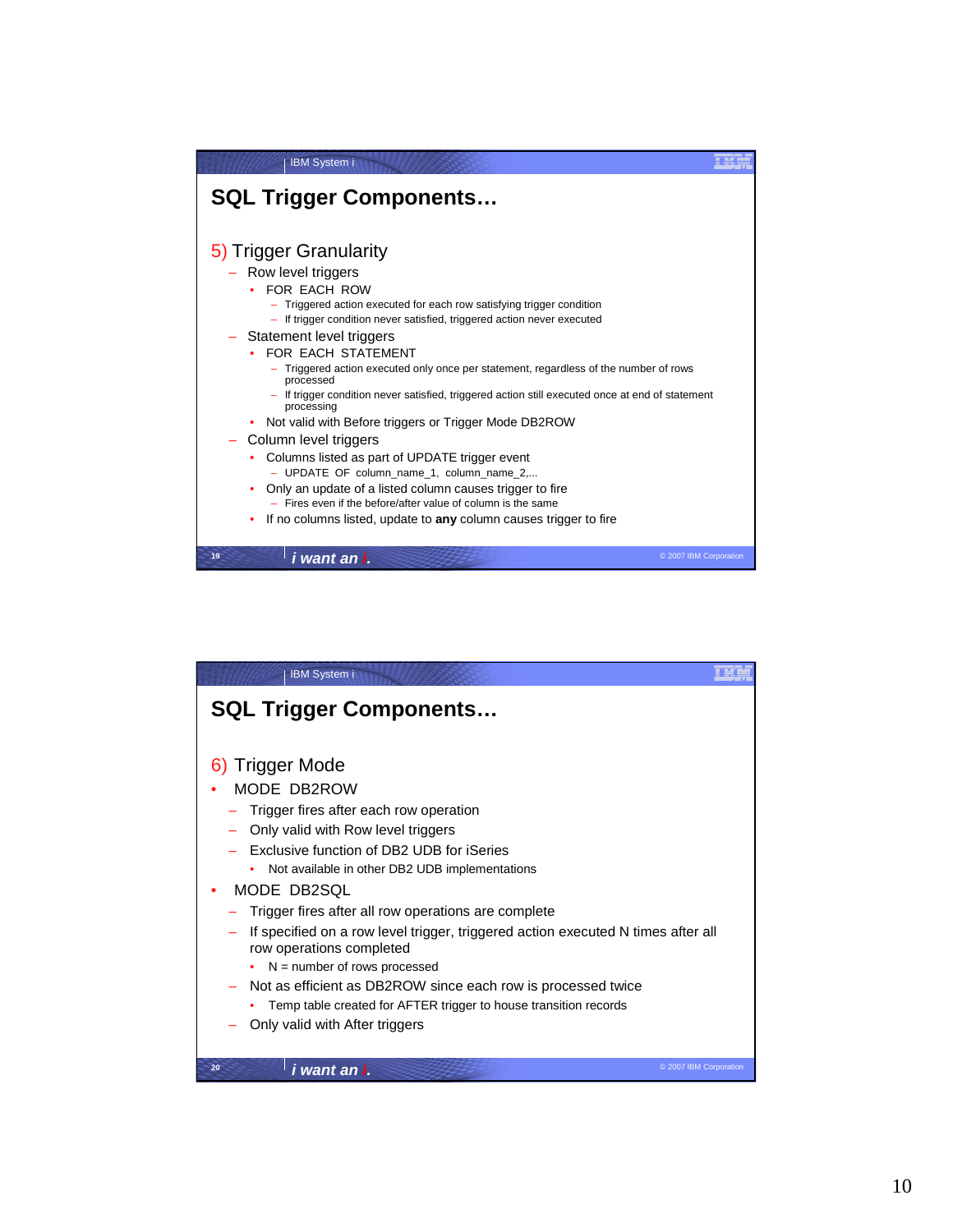

| <b>IBM System i</b>                                                                                                                                                                                                                                        |  |
|------------------------------------------------------------------------------------------------------------------------------------------------------------------------------------------------------------------------------------------------------------|--|
| <b>SQL Trigger Components</b>                                                                                                                                                                                                                              |  |
| 8) Transition Tables                                                                                                                                                                                                                                       |  |
| Temporary tables that contains the before and/or after images of all<br>affected rows<br>OLD TABLE - Before image of all affected rows<br>NEW TABLE - After image of all affected rows<br>REFERENCING OLD TABLE AS oldtbl<br>(SELECT COUNT(*) FROM oldtbl) |  |
| Provides function similar to before and after images in trigger buffer<br>for external triggers                                                                                                                                                            |  |
| Except there are potentially multiple rows to deal with!                                                                                                                                                                                                   |  |
| A single SQL statement can process multiple rows<br>Not valid with Before triggers or Trigger Mode of DB2ROW                                                                                                                                               |  |
| 22<br>i want an i.<br>© 2007 IBM Corporation                                                                                                                                                                                                               |  |
|                                                                                                                                                                                                                                                            |  |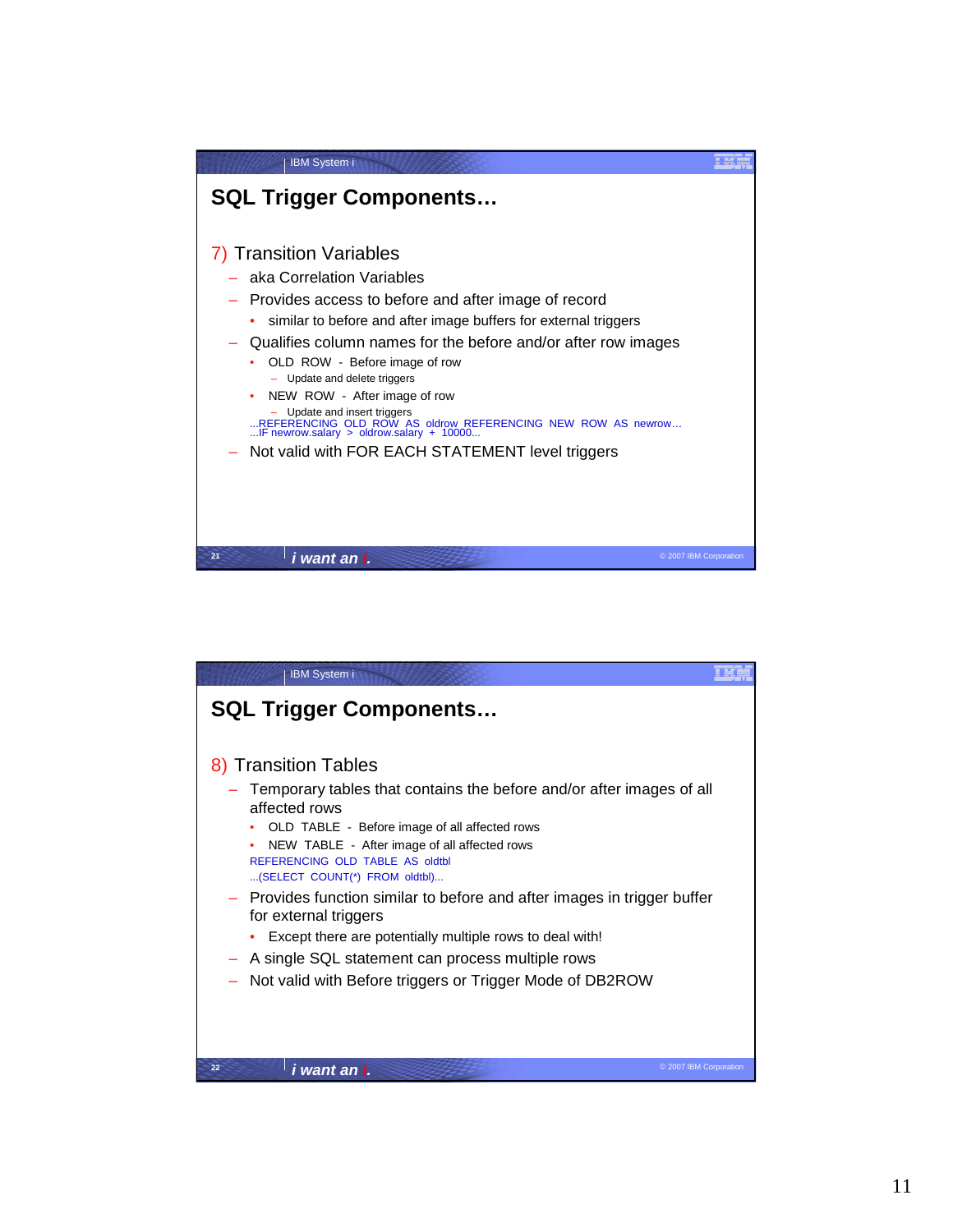| <b>IBM System i</b>                                                                                                                                                                                                                                                                                                                                                                                                                                                                                                      |  |
|--------------------------------------------------------------------------------------------------------------------------------------------------------------------------------------------------------------------------------------------------------------------------------------------------------------------------------------------------------------------------------------------------------------------------------------------------------------------------------------------------------------------------|--|
| <b>SQL Trigger Components</b>                                                                                                                                                                                                                                                                                                                                                                                                                                                                                            |  |
| 9) Triggered Action<br>Analogous to trigger program in external triggers<br>- Three parts<br>• SET OPTION<br>- Specifies the options that will be used to create the trigger<br>• WHEN<br>- Search condition or execution criteria for Trigger Body<br>Specifies when the SQL statements in Trigger Body will be executed<br>$\overline{\phantom{a}}$<br>- Not allowed for INSTEAD OF trigger<br><b>SQL Trigger Body</b><br>$\bullet$<br>- Single SQL statement<br>Multiple SQL statements delineated with BEGIN and END |  |
| 23<br>i want an i.<br>© 2007 IBM Corporation                                                                                                                                                                                                                                                                                                                                                                                                                                                                             |  |

| <b>IBM System i</b>                                                                                                                                                                                                                                                                                                                                                                 |                        |
|-------------------------------------------------------------------------------------------------------------------------------------------------------------------------------------------------------------------------------------------------------------------------------------------------------------------------------------------------------------------------------------|------------------------|
| Speaking of trigger body                                                                                                                                                                                                                                                                                                                                                            |                        |
| • Some of the statement types available for the trigger body:<br>- DECLARE local variables<br>- SET local variables<br>$-$ IF, CASE<br>- WHILE, FOR, REPEAT, LOOP<br>- DECLARE CONDITION<br>- DECLARE HANDLER<br>- SIGNAL, RESIGNAL<br>- GET DIAGNOSTICS<br>- Provides access to SQLCA-like information<br>$-$ CALL<br>- Call external procedures to access HLL pgms or OS/400 APIs |                        |
| 24<br>i want an i.                                                                                                                                                                                                                                                                                                                                                                  | © 2007 IBM Corporation |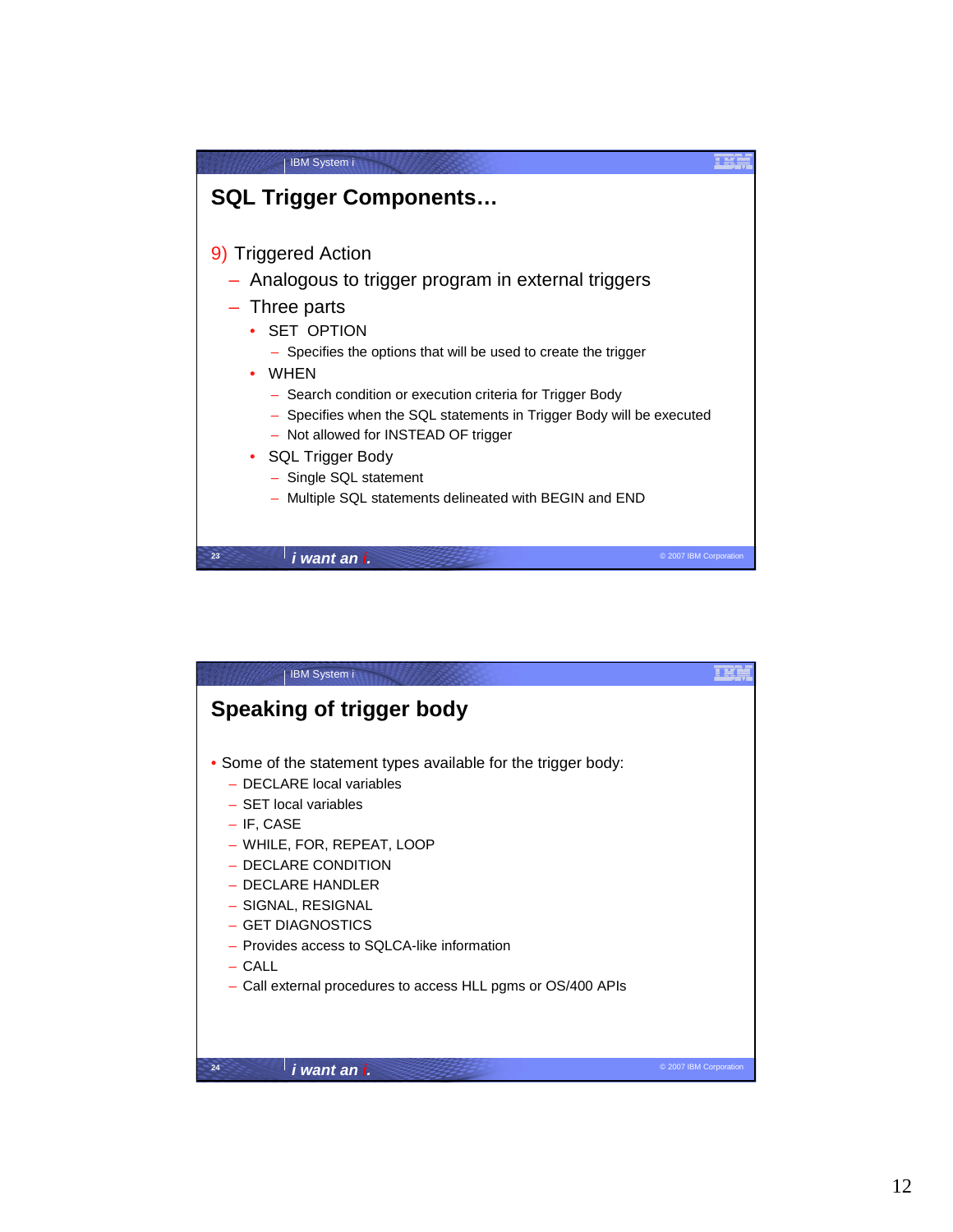

| <b>IBM System i</b>                                                                                                                                                                                                                                                                                                                                                                                                                                                                                                                                 |                        |
|-----------------------------------------------------------------------------------------------------------------------------------------------------------------------------------------------------------------------------------------------------------------------------------------------------------------------------------------------------------------------------------------------------------------------------------------------------------------------------------------------------------------------------------------------------|------------------------|
| Row Level Trigger with Complex Trigger Body                                                                                                                                                                                                                                                                                                                                                                                                                                                                                                         |                        |
| <b>TRIGGER</b><br>big spenders<br><b>CREATE</b><br><b>AFTER</b><br><b>INSERT</b><br>ON<br>expenses<br><b>REFERENCING</b><br><b>NEW</b><br>ROW AS<br>n<br><b>FOR</b><br>EACH ROW<br><b>MODE</b><br>DB2ROW<br>(n.total amount > 10000)<br>WHEN<br><b>BEGIN</b><br>emplname <b>CHAR</b> (30);<br><b>DECLARE</b><br>$emplane = (SELECT \quad \text{lname} \quad FROM \quad employee)$<br><b>SET</b><br>$empid = n.empno)$ ;<br>WHERE<br><b>INSERT</b><br>INTO travel_audit VALUES(n.empno, emplname, n.deptno, n.totalamount, n.enddate);<br><b>END</b> |                        |
| 26<br>i want an i.                                                                                                                                                                                                                                                                                                                                                                                                                                                                                                                                  | © 2007 IBM Corporation |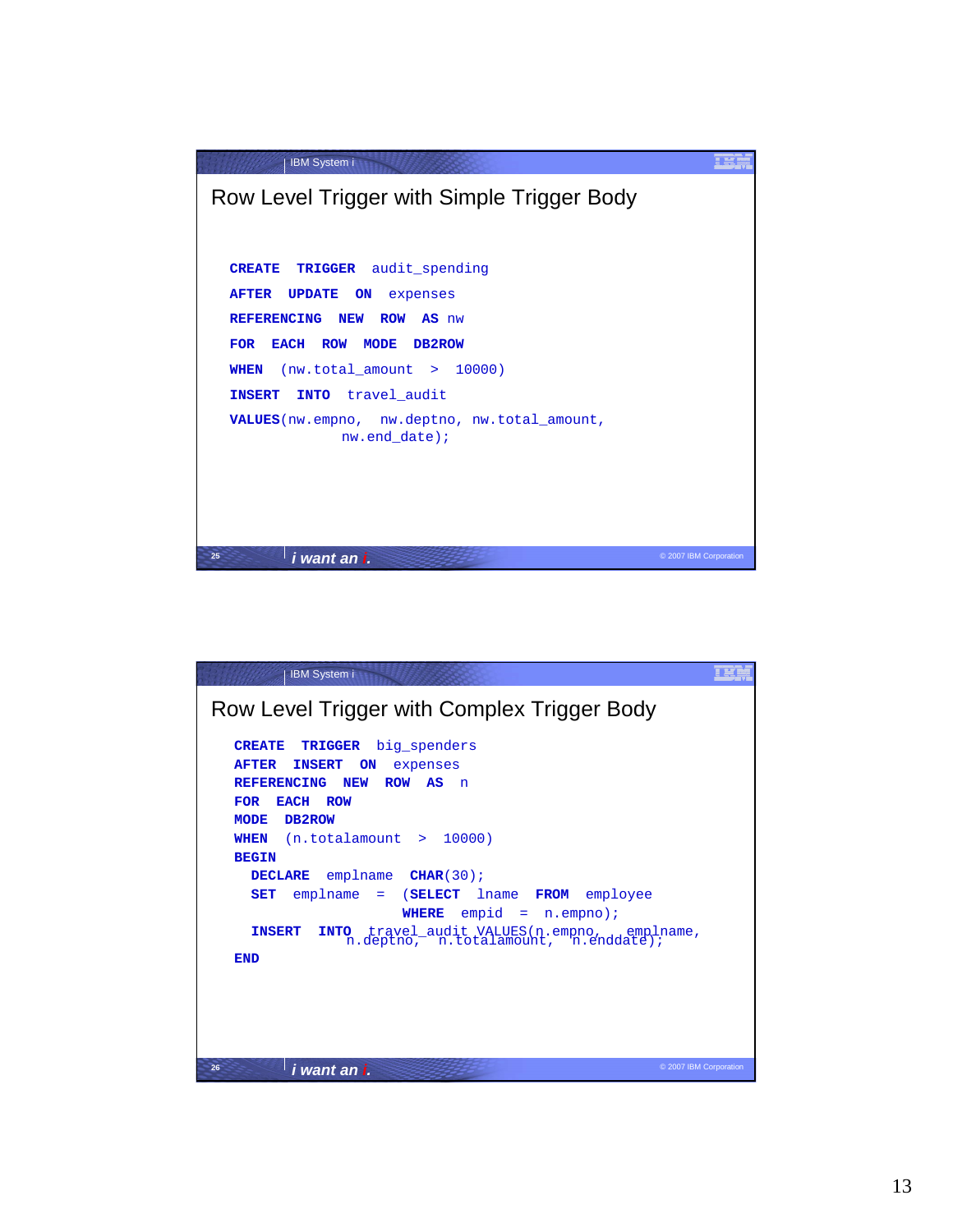

| <b>IBM System i</b>                                                                                                                |  |
|------------------------------------------------------------------------------------------------------------------------------------|--|
| <b>SQL trigger considerations</b>                                                                                                  |  |
| • SET statement can be used by BEFORE Triggers to alter the new data<br>- Generate missing values<br>$-$ Data cleansing            |  |
| - One of the FEW ways to change data in a Before trigger<br>INSERT, UPDATE, DELETE, etc not supported                              |  |
| New correlation variables can also be changed with SELECT INTO and as an output<br>٠<br>variable (OUT/INOUT) of a stored procedure |  |
| • SQL row trigger always fires on an update                                                                                        |  |
| - Even if data did not change e.g. UPDATE SET col1 = col1                                                                          |  |
| - Column level trigger, column must be target of update                                                                            |  |
|                                                                                                                                    |  |
| 28<br>i want an i.<br>© 2007 IBM Corporation                                                                                       |  |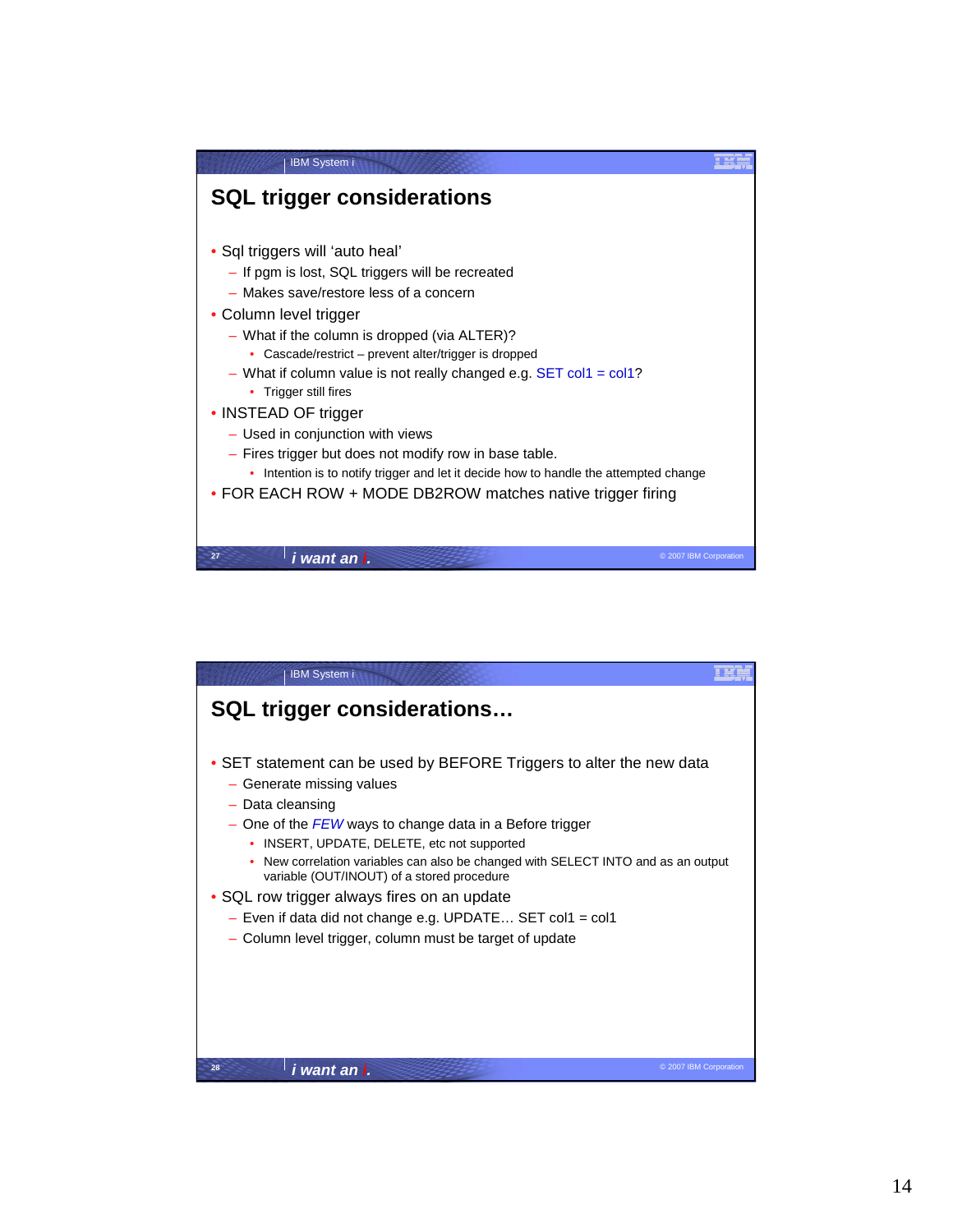

| <b>IBM System i</b>                                                                                                                                                                                                                   |                        |
|---------------------------------------------------------------------------------------------------------------------------------------------------------------------------------------------------------------------------------------|------------------------|
| <b>Constraints</b>                                                                                                                                                                                                                    |                        |
|                                                                                                                                                                                                                                       |                        |
| <b>Database Constraints</b>                                                                                                                                                                                                           |                        |
| Referential Integrity Constraints - enforcement of business rules between related tables<br>FXAMPI F                                                                                                                                  |                        |
| ALTER TABLE OrdHdr<br>ADD CONSTRAINT OrderCustCst<br>FOREIGN KEY (OrdCusNbr)<br>REFERENCES customer(cusnbr)<br>ON DELETE RESTRICT ON UPDATE RESTRICT;<br>Check Constraints - enforcement of business values, valid domain<br>EXAMPLE: |                        |
| <b>ALTER TABLE Employee</b><br>ADD CONSTRAINT SalaryChk<br>CHECK(Salary<40000 AND Bonus<=Salary);                                                                                                                                     |                        |
| i want an i.<br>30                                                                                                                                                                                                                    | © 2007 IBM Corporation |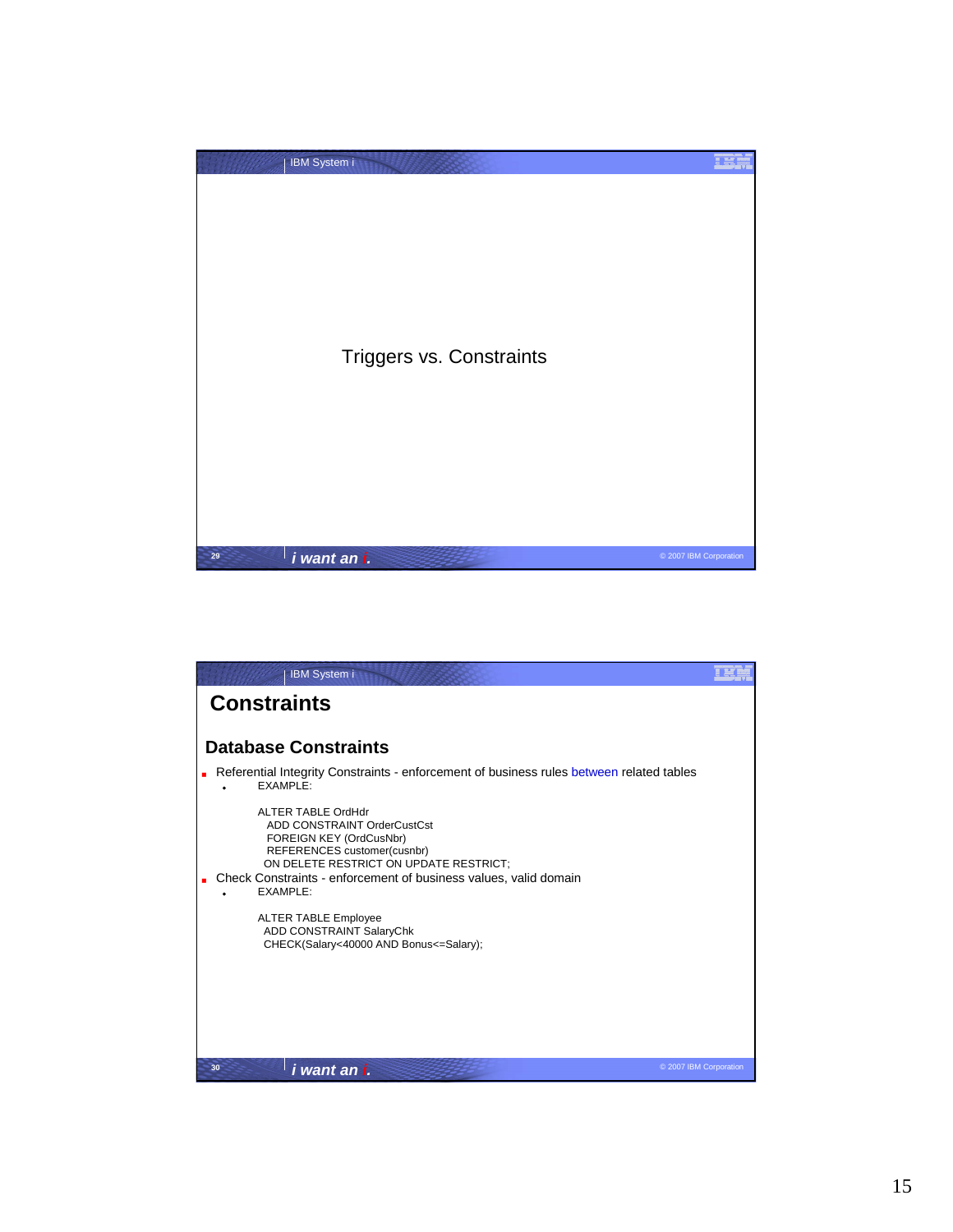

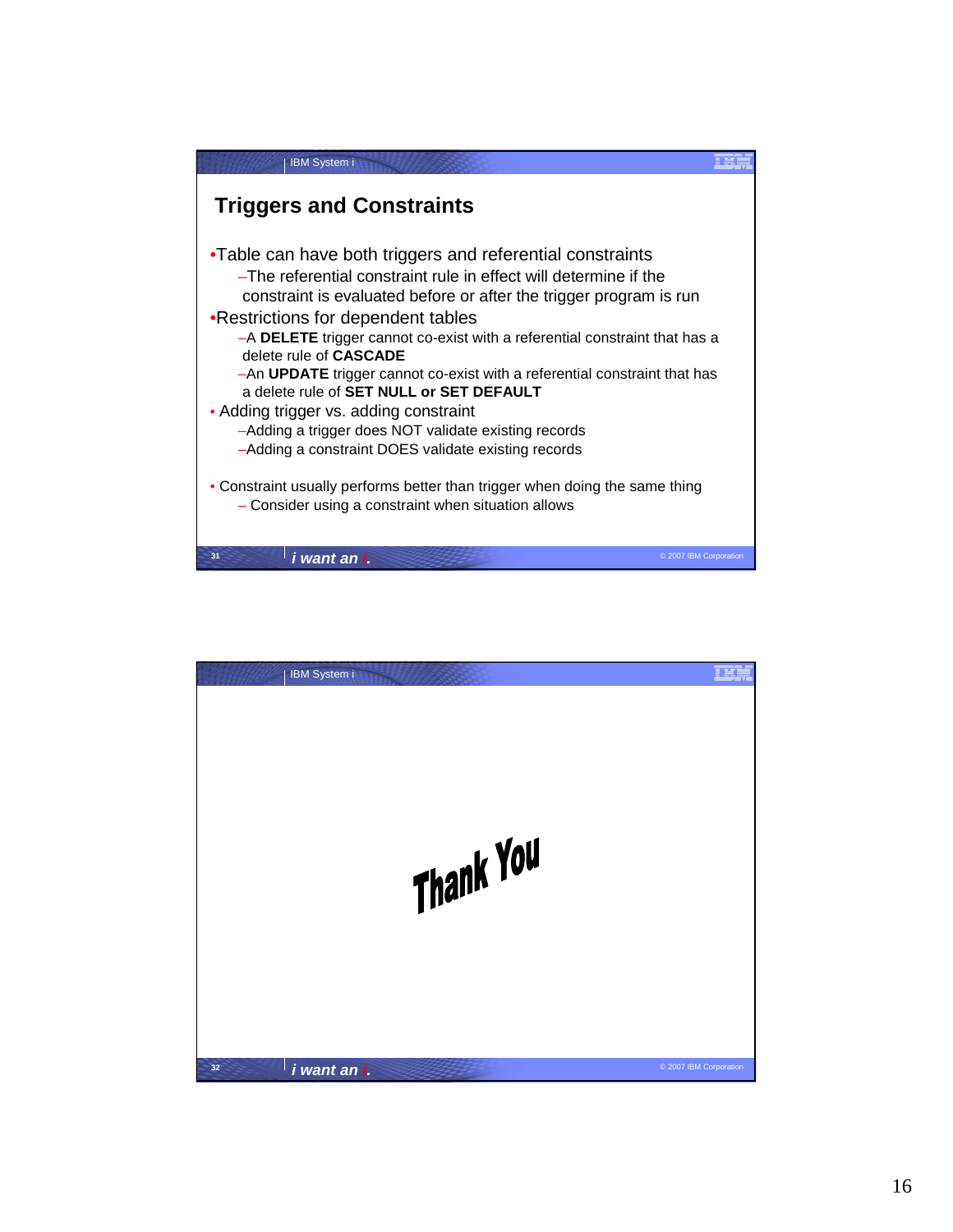

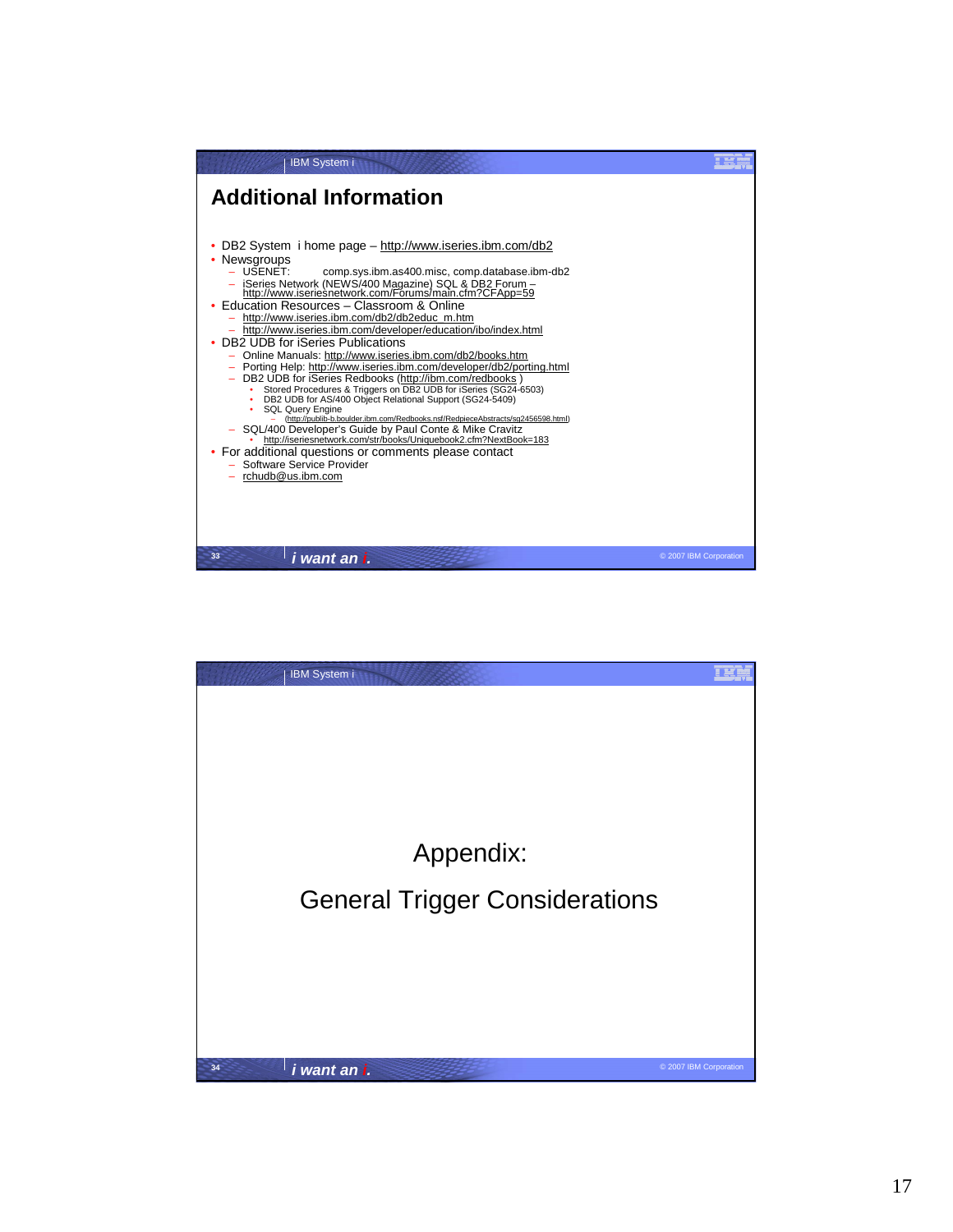| <b>IBM System i</b>                                                                                                                                                                                               |               |                                                            |                                                 |  |
|-------------------------------------------------------------------------------------------------------------------------------------------------------------------------------------------------------------------|---------------|------------------------------------------------------------|-------------------------------------------------|--|
| <b>Triggers and Commitment Control</b>                                                                                                                                                                            |               |                                                            |                                                 |  |
|                                                                                                                                                                                                                   |               |                                                            |                                                 |  |
| •Trigger failure results depend on commitment control state                                                                                                                                                       |               |                                                            |                                                 |  |
| Application Program Trigger Program                                                                                                                                                                               |               | Change                                                     | Originating DatabaseTrigger Database<br>Changes |  |
| $COMMIT = YFS$                                                                                                                                                                                                    | COMMIT = YES  | <b>ROLLBACK</b>                                            | ROLLBACK                                        |  |
| COMMIT = YES                                                                                                                                                                                                      | COMMIT = NO   | ROLLBACK                                                   | NO ROLLBACK                                     |  |
| $COMMIT = NO$                                                                                                                                                                                                     | COMMIT = YES  | ROLLBACK if<br><b>BEFORE Trigger</b>                       | <b>ROLLBACK if</b><br><b>Activ Group Ends</b>   |  |
| $COMMIT = NO$                                                                                                                                                                                                     | $COMMIT = NO$ | <b>ROLLBACK if</b><br><b>BEFORE Trigger</b>                | NO ROLLBACK                                     |  |
| •Using commitment control gives you protection against failures<br>•Triggers and applications should share commitment definition and<br>isolation level when possible<br>•Triggers with SQL:<br>•Native triggers: |               | SET TRANSACTION sets the program lock level at run time    |                                                 |  |
|                                                                                                                                                                                                                   |               | Open tables with or without commitment control at run time |                                                 |  |
| i want an i.                                                                                                                                                                                                      |               |                                                            | © 2007 IBM Corporation                          |  |

| <b>IBM System i</b>                                                                                                                                                                                                                                                                                                                                                                                                                                                                                                                                         |                        |
|-------------------------------------------------------------------------------------------------------------------------------------------------------------------------------------------------------------------------------------------------------------------------------------------------------------------------------------------------------------------------------------------------------------------------------------------------------------------------------------------------------------------------------------------------------------|------------------------|
| <b>Commitment Control: Recommendations</b>                                                                                                                                                                                                                                                                                                                                                                                                                                                                                                                  |                        |
| •Use commitment control both in triggers and in applications<br>•Create ILE triggers with ACTGRP (*CALLER)<br>- They will always share the application commitment definition<br>.If triggers need a separate commitment definition:<br>- COMMIT and ROLLBACK allowed in triggers<br>- Always commit or rollback before exiting trigger<br>. In SQL triggers, set the same lock level as the application<br>.Remember: non-database changes will not be rolled back<br>- Examples: Sending a fax or a message, updating a data area,<br>writing in the spool |                        |
|                                                                                                                                                                                                                                                                                                                                                                                                                                                                                                                                                             |                        |
| 36<br>i want an i.                                                                                                                                                                                                                                                                                                                                                                                                                                                                                                                                          | © 2007 IBM Corporation |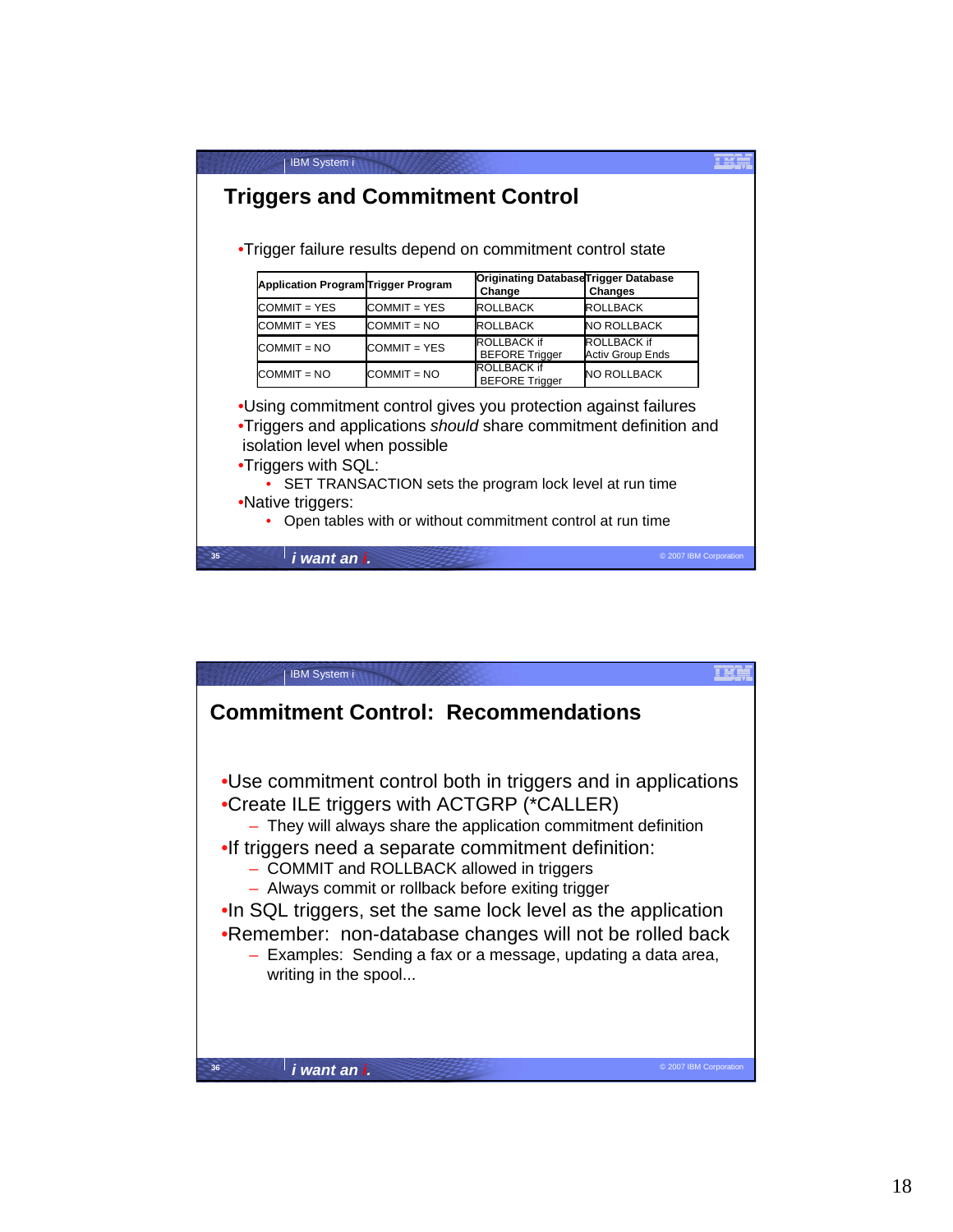| <b>IBM System i</b>                                                                                                                   |  |
|---------------------------------------------------------------------------------------------------------------------------------------|--|
| <b>Triggers and Journaling</b>                                                                                                        |  |
| .Information in Journal Entries to reflect "trigger related" changes                                                                  |  |
| Display Journal Entry Details                                                                                                         |  |
| QSQJRN<br>Library: ORDENTL<br>Journal:<br>Sequence: 137                                                                               |  |
| Code:<br>R - Operation on specific record<br>Type:<br>UB - Update, before-image                                                       |  |
| <b>CUSTOMER</b><br>Library: ORDENTL<br>Object:<br>Member CUSTOMER<br>Flag: 1<br>Date<br>08/20/94<br>Time: 21:57:05<br>Program: QRNXIO |  |
| 008314/CHILANTI/MICKI<br>Job:<br>Ref Constraint: No<br>User profile: CHILANTI<br>Commit cycle ID: 136<br>Trigger: Yes                 |  |
| •Apply Journal Entry will not fire triggers                                                                                           |  |
| •Triggers changes should be journaled to the application journal                                                                      |  |
| .Remember: non-database activity is not tracked by journals                                                                           |  |
| - Use the Send Journal Entry command or API to insert a user defined<br>journal entry                                                 |  |
| May facilitate the recovery process by providing an audit trail                                                                       |  |
| © 2007 IBM Corporation<br>37<br>i want an i.                                                                                          |  |

| •Triggers execute under the job that activates them                                                                                                                                                                                                                                         |                                                                                                                                                    |                                                                                                                                 |  |
|---------------------------------------------------------------------------------------------------------------------------------------------------------------------------------------------------------------------------------------------------------------------------------------------|----------------------------------------------------------------------------------------------------------------------------------------------------|---------------------------------------------------------------------------------------------------------------------------------|--|
| Request Program or<br>Level<br>Procedure<br>Opt<br><b>OCMD</b><br>QUICMENU<br>QUIMDRV<br>1<br>$\overline{2}$<br><b>QUIMGFLW</b><br>$\mathcal{R}$<br>QUICMD<br>QUOCPP<br><b>QUOMAIN</b><br>QUOCMD<br>4<br><b>T4249CINS</b><br><b>QSQROUTE</b><br><b>QSQINS</b><br><b>ODBPUT</b><br>T4249RADT | Library<br>Statement<br>QSYS<br>QSYS<br>QSYS<br>QSYS<br>QSYS<br>QPDA<br>QPDA<br>QSYS<br>ORDENTLIB<br>136<br>QSYS<br>QSYS<br>QSYS<br>ORDENTLIB .GET | Instruction<br>0351<br>00C1<br>0455<br>0483<br>03E4<br>0541<br>0FDD<br>0176<br>00D9<br>02F <sub>0</sub><br>01C0<br>0193<br>012D |  |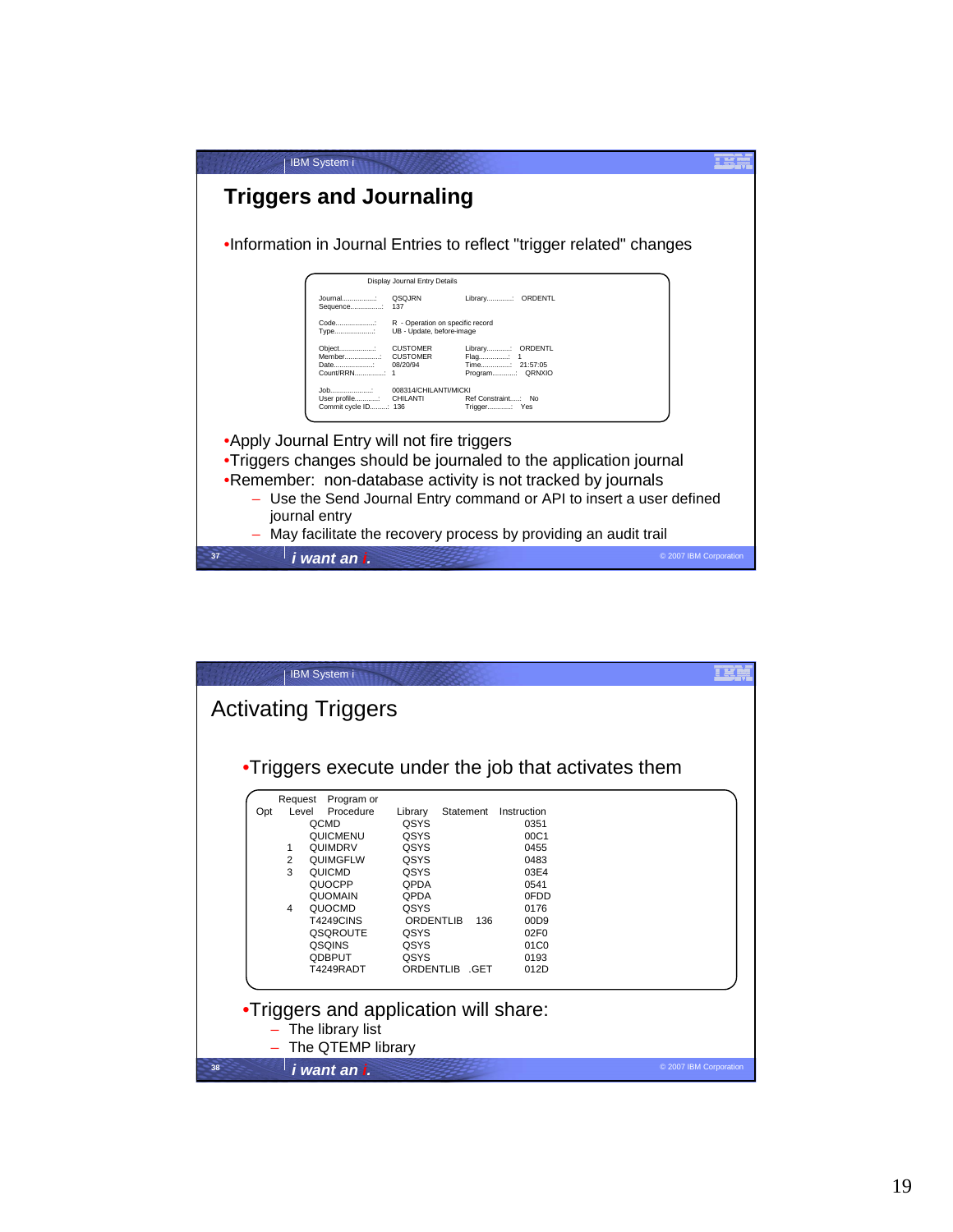